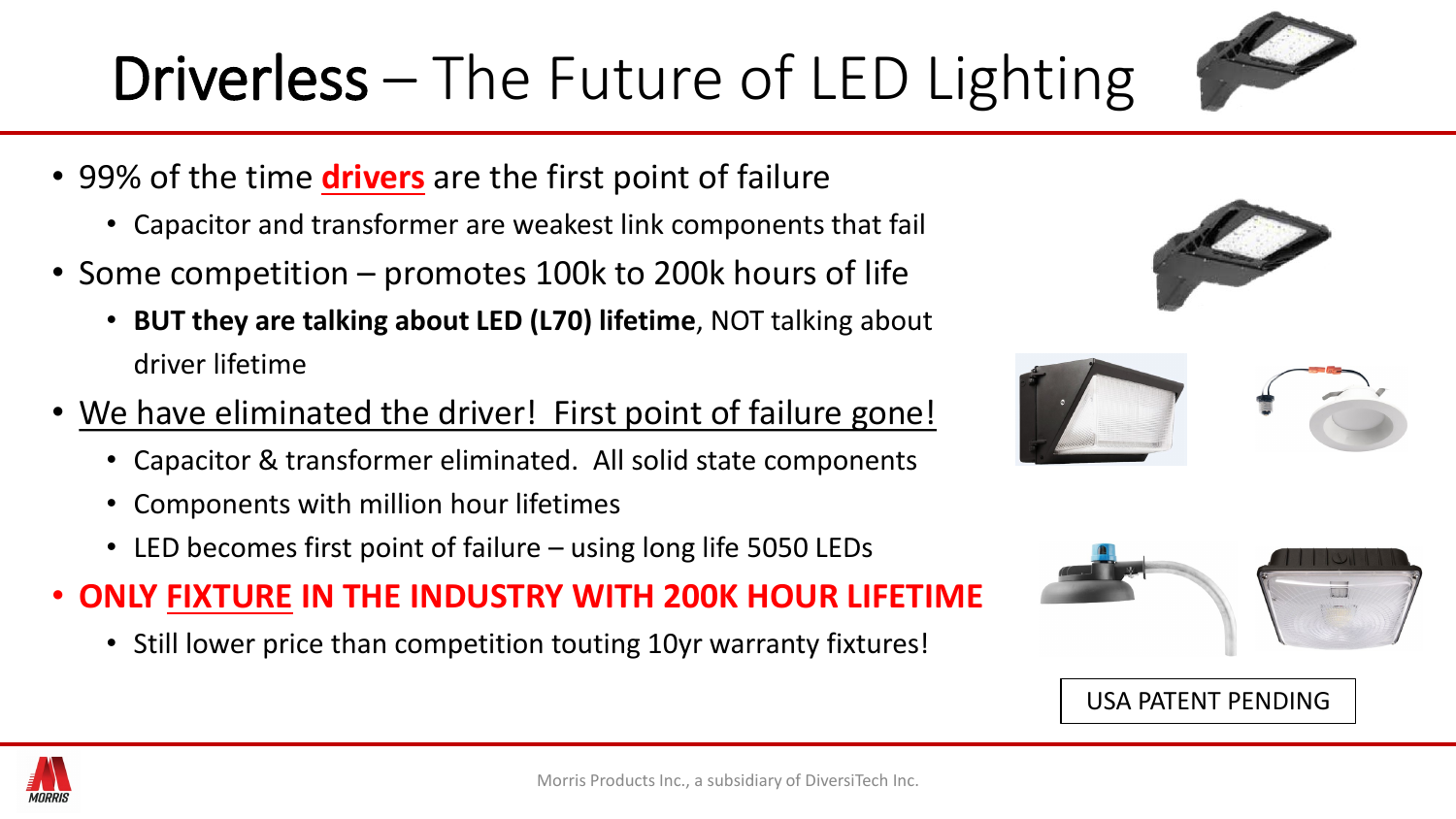## Driverless Fixture Lifetime Curves





Morris Products Inc., a subsidiary of DiversiTech Inc.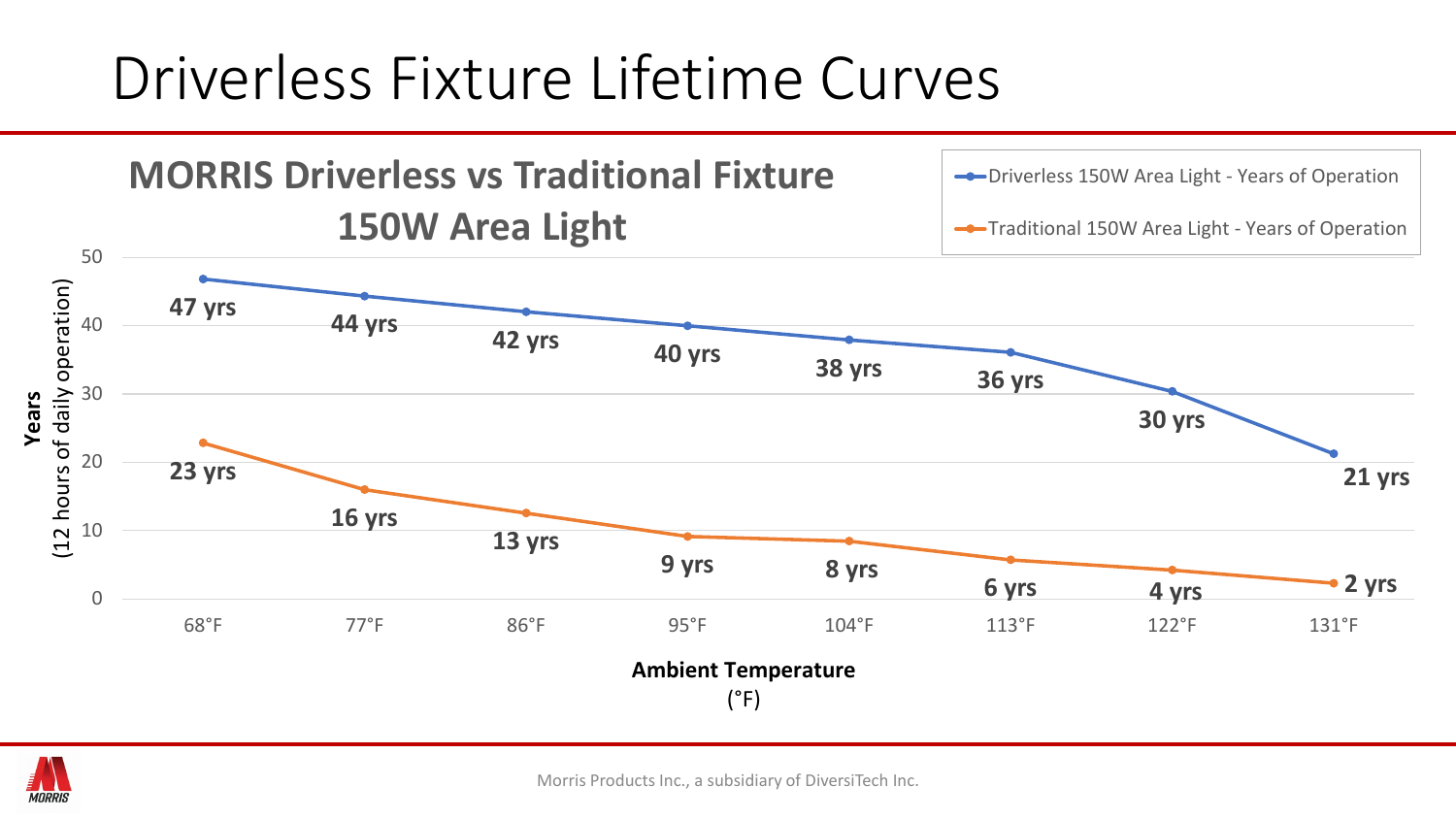# Driverless - Lifetime



### **Why is a driverless fixture's lifetime better?**

- First point of failure components eliminated
	- No more capacitors and transformers

**Successful Validation Testing -** Thousands of hours of testing employed including:

- **Thermal Shock Test** confirm durability of a circuit board design, simulate years of service and ID failure points (-40°F to +149°F)
- **Accelerated Life Test** beyond thermal shock testing this exposes the fixture to elevated temperature up to +194°F.
- **Low Temp Start-Up test** verify performance in cold start applications
- **Temperature Test**  baseline performance of all board-level components to verify performance to specification.
- **Burn-In/Light Up Test**  24 hour burn-in for 100% of production units.
- **Additional Tests**  EMI, Leakage Current/Hi-POT/Insulation Resistance, surge protection, etc.

## Area Light – extended life test





**90°C!**